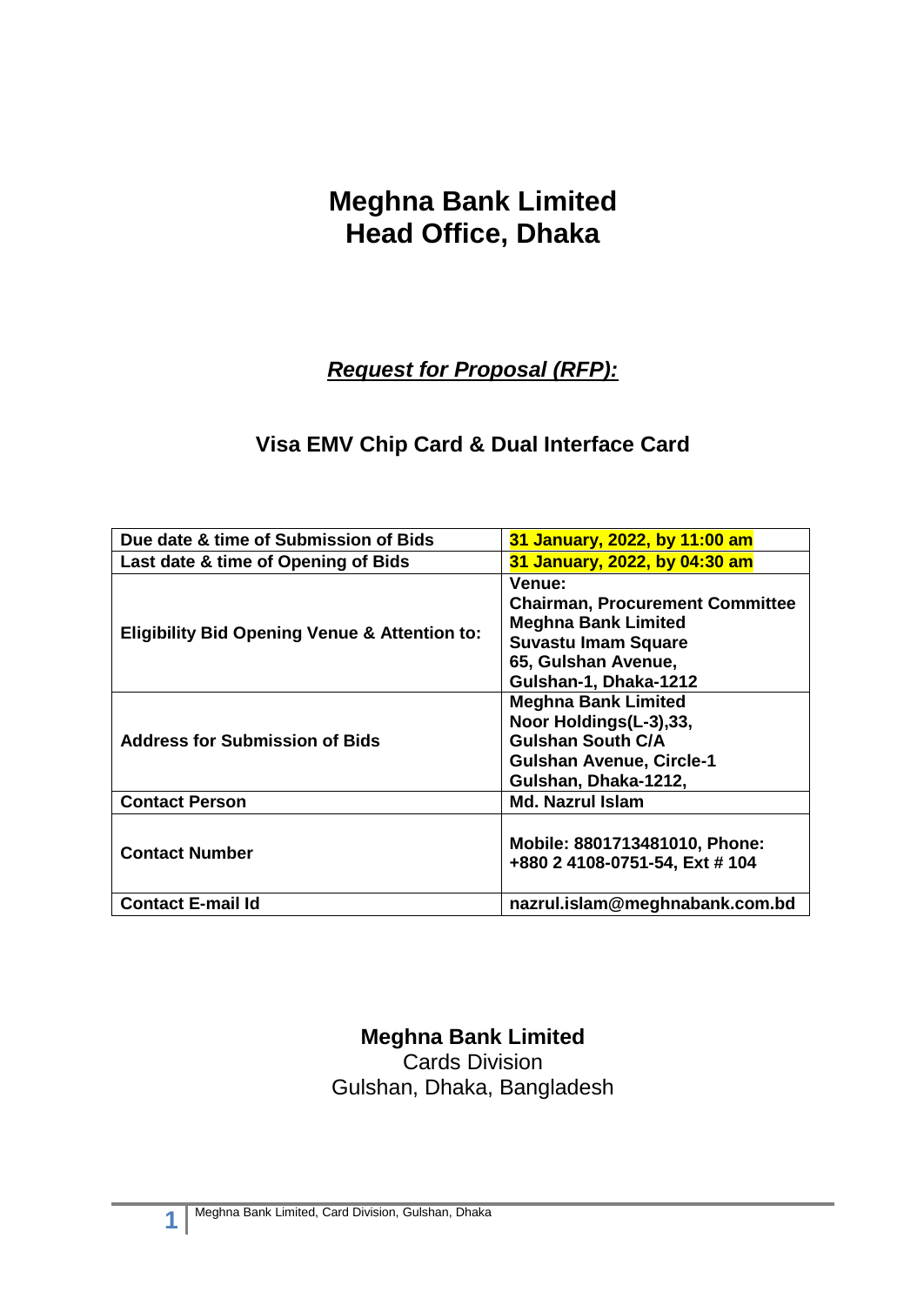## **Schedule**

#### E. **Bidder's Particulars:**

| Name of the Company             |  |
|---------------------------------|--|
| <b>Address</b>                  |  |
| <b>Contact Person</b>           |  |
| <b>Phone Number &amp; Email</b> |  |
| Company E-TIN No                |  |
| Company BIN No                  |  |
| Company Trade License No        |  |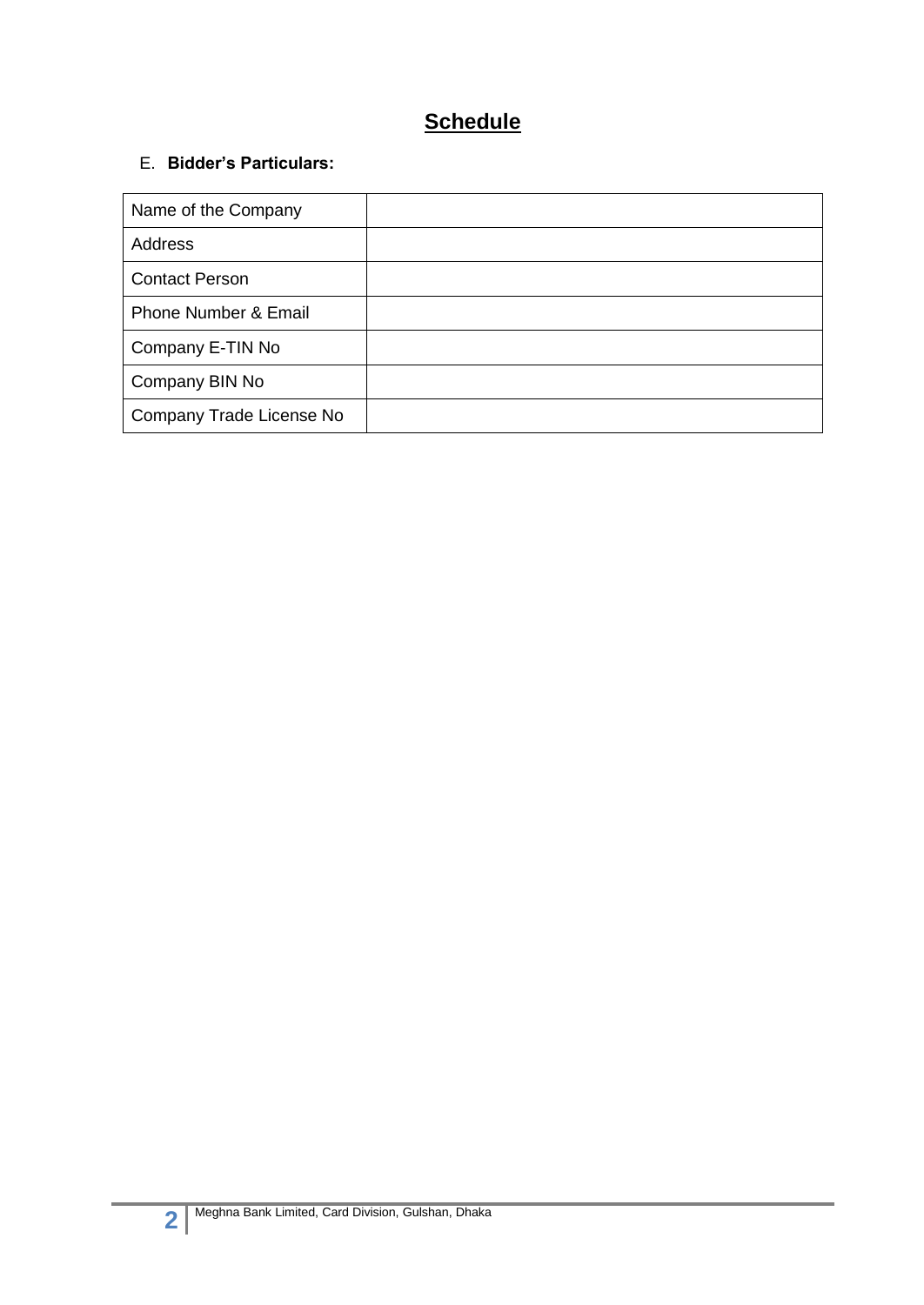### **2. Specification of the Technical Offer:**

#### **EMV Chip Card**

| <b>SL</b> | <b>Description</b>            | <b>Required Specification</b> | <b>Bidder's Responses</b> |
|-----------|-------------------------------|-------------------------------|---------------------------|
|           |                               |                               |                           |
|           | <b>Supplier Details</b>       |                               |                           |
|           | 1 Product Brand               | Please specify in details     |                           |
|           | 2 Product Model Name          | Please specify in details     |                           |
|           | 3Chip Manufacturer - HW       | Please specify in details     |                           |
|           | 4Chip OS & App Manufacturer   | Please specify in details     |                           |
|           | <b>Technical Spec Details</b> |                               |                           |
|           | 1JavaCard Version             | JavaCard                      |                           |
|           | 2Global Platform Version      | <b>Global Platform</b>        |                           |
|           | <b>3</b> VSDC Version         | 2.9 or above                  |                           |
|           | 4LOA Expire Date              | Please specify in details     |                           |
|           | 5Chip Interface               | Contact & Mag-stripe          |                           |
|           | 6 Authentication Type         | DDA/CDA                       |                           |
|           | 7 Card Free Memory (EPPROM)   | Minimum 12kb Free Memory      |                           |
|           | 8 Contact Protocol            | Please specify in details     |                           |
|           | 9Data Encryption Standard     | Please specify in details     |                           |
|           | <b>Product Details</b>        |                               |                           |
|           | 1 Materials for Card Body     | <b>PVC</b>                    |                           |
|           | 2 Magnetic Stripe             | 2 Track Hi-Co, Black Color    |                           |
|           | 3 Core Color                  | As per plastic design         |                           |
|           | 4 Signature Panel             | As per VISA & ISO             |                           |
|           | 5Hologram Logo                | <b>VISA Dove</b>              |                           |
|           | 6 Card Dimension              | As per ISO                    |                           |
|           | 7Design                       | As per Bank Design            |                           |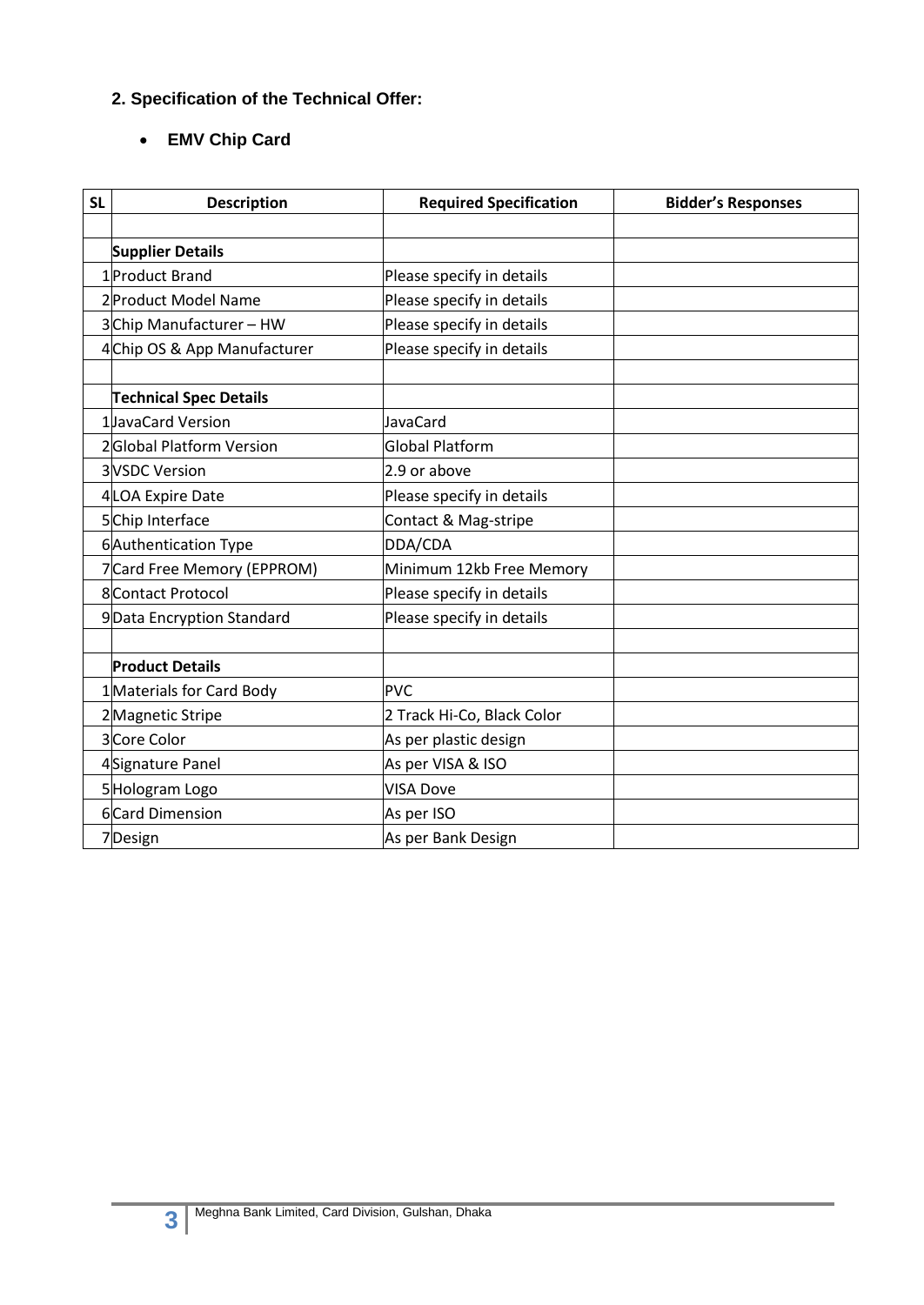#### **Dual Interface Card (EMV Chip + NFC + MS)**

| <b>SL</b> | <b>Description</b>             | <b>Required Specification</b>    | <b>Bidder's Responses</b> |
|-----------|--------------------------------|----------------------------------|---------------------------|
|           |                                |                                  |                           |
|           | <b>Supplier Details</b>        |                                  |                           |
| 1         | <b>Product Brand</b>           | Please specify in details        |                           |
| 2         | <b>Product Model Name</b>      | Please specify in details        |                           |
| 3         | Chip Manufacturer - HW         | Please specify in details        |                           |
| 4         | Chip OS & App Manufacturer     | Please specify in details        |                           |
|           |                                |                                  |                           |
|           | <b>Technical Spec Details</b>  |                                  |                           |
| 1         | JavaCard Version               | JavaCard                         |                           |
| 2         | <b>Global Platform Version</b> | <b>Global Platform</b>           |                           |
| 3         | <b>VSDC Version</b>            | 2.9 with PayWave or above        |                           |
| 4         | <b>LOA Expire Date</b>         | Please specify in details        |                           |
| 5         | Chip Interface                 | <b>Contact &amp; Contactless</b> |                           |
| 6         | <b>Authentication Type</b>     | <b>DDA</b>                       |                           |
| 7         | Card Free Memory (EPPROM)      | Minimum 12kb Free Memory         |                           |
| 8         | <b>Contact Protocol</b>        | Please specify in details        |                           |
| 9         | <b>Contactless Protocol</b>    | Please specify in details        |                           |
| 10        | Data Encryption Standard       | Please specify in details        |                           |
|           |                                |                                  |                           |
|           | <b>Product Details</b>         |                                  |                           |
| 1         | <b>Materials for Card Body</b> | <b>PVC</b>                       |                           |
| 2         | <b>Magnetic Stripe</b>         | 2 Track Hi-Co, Black Color       |                           |
| 3         | Core Color                     | As per plastic design            |                           |
| 4         | Signature Panel                | As per VISA/MC & ISO             |                           |
| 5         | Hologram Logo                  | As per VISA/MC                   |                           |
| 6         | <b>Card Dimension</b>          | As per ISO                       |                           |
| 7         | Design                         | As per Bank Design               |                           |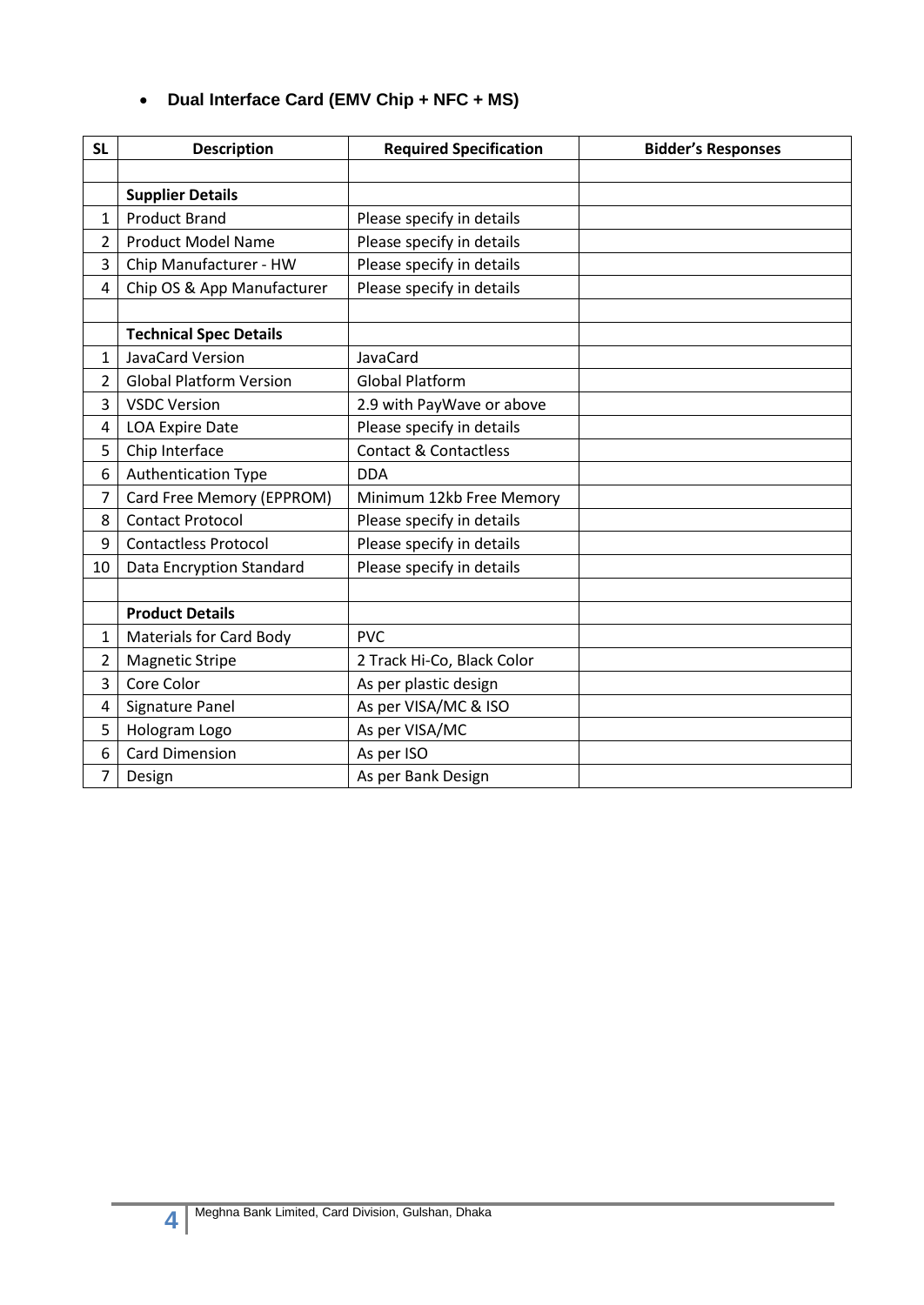#### **3. Required Quantities:**

| <b>SL</b> | Type   | <b>Brand</b> | <b>Card Product</b>           | <b>Required</b><br><b>Quantities</b><br>(pcs.) | Card<br><b>Type</b> |
|-----------|--------|--------------|-------------------------------|------------------------------------------------|---------------------|
|           | Credit | <b>VISA</b>  | <b>Platinum International</b> | 10,000                                         | DI                  |
|           | Credit | <b>VISA</b>  | <b>International Gold</b>     | 5000                                           | DI                  |
| ◠         | Credit | <b>VISA</b>  | <b>International Classic</b>  | 2,000                                          | DI                  |
|           |        |              | Total:                        | 17000                                          |                     |

| <b>SL</b> | Туре  | <b>Brand</b> | <b>Card Product</b> | <b>Required</b><br><b>Quantities</b><br>(pcs.) | Card<br>Type |
|-----------|-------|--------------|---------------------|------------------------------------------------|--------------|
|           | Debit | VISA         | Classic             | 20,000                                         | <b>EMV</b>   |
|           |       |              | Total:              | 20000                                          |              |

#### **4. Delivery Lead-time:**

Supplier must provide the project plan with this offer with details as following:

| <b>SL</b>      | <b>Description</b>                    | <b>Lead Time by Supplier</b> | <b>Remarks by Supplier</b> |
|----------------|---------------------------------------|------------------------------|----------------------------|
|                | AI Design Collection from Bank        |                              |                            |
| $\overline{2}$ | E-proof Creation                      |                              |                            |
| $\mathbf{3}$   | E-proof Signature Approval by Bank    |                              |                            |
| $\overline{4}$ | E-Proof Submission to VISA            |                              |                            |
| 5              | E-proof Approval By VISA              |                              |                            |
| 6              | <b>Sample Validation</b>              |                              |                            |
|                | Mass Production & Delivery by Factory |                              |                            |

#### **5. Delivery Terms:**

- Product must be import as per govt and NBR rules. Proper HS Code: 8523.5200 must be define on the Packing list, LC, Customs Documents.
- ▶ Product must be using Secured Freight Shipment as per PCI & VISA Guideline. Supplier shipping documents must be mentioned Secured Freight (VUL or VAL)
- $\triangleright$  No 3<sup>rd</sup> party job assignment will be accepted. Means if bank issue the work order to awarded bidder, they must bring the good in their company many from the mentioned principal quoted in the tender. Proper documents must be provided to justify these.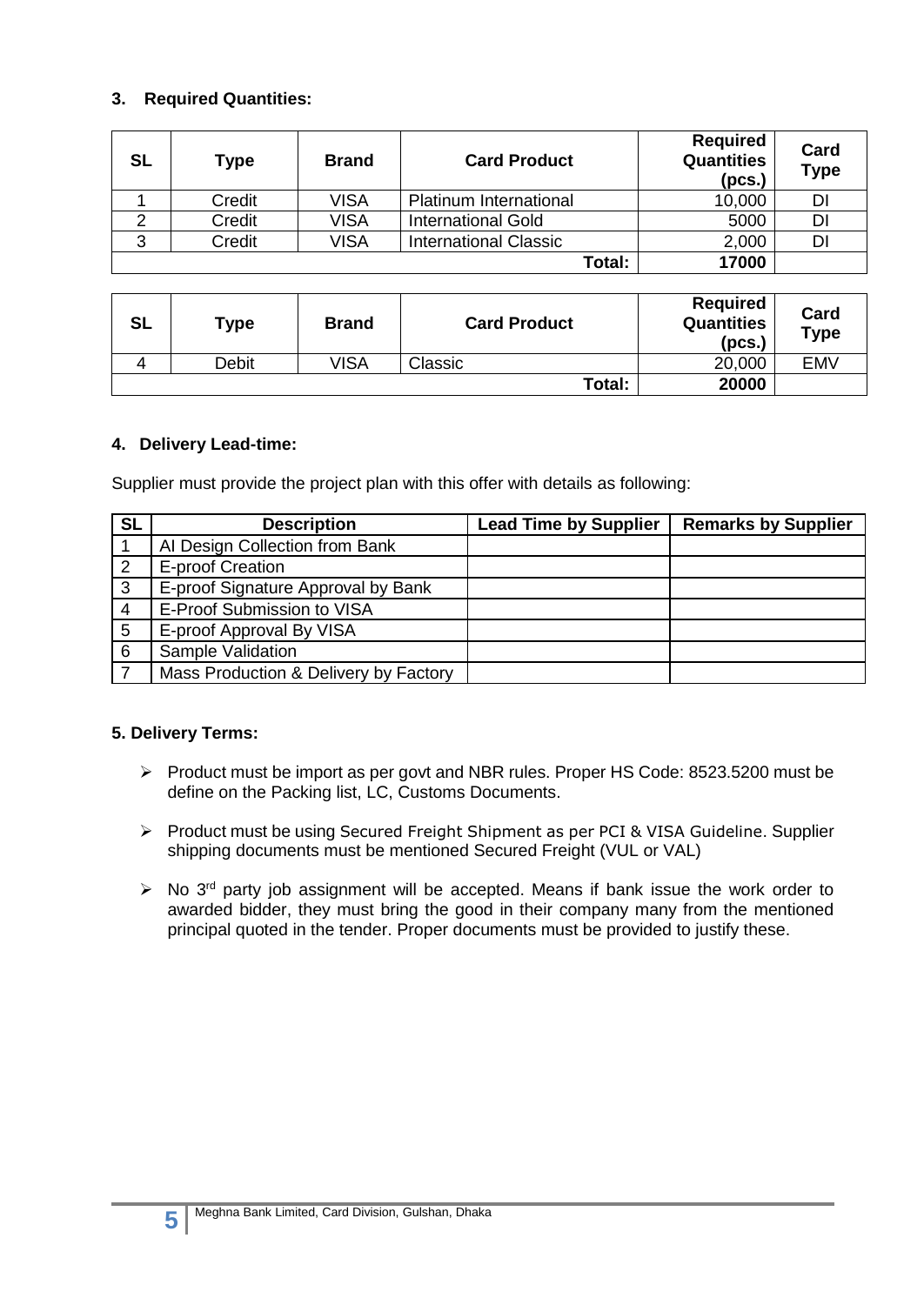#### **5. General terms and conditions:**

| $\overline{\mathsf{SI}}$ . | <b>Description</b>                                                                                                                                                                                               |
|----------------------------|------------------------------------------------------------------------------------------------------------------------------------------------------------------------------------------------------------------|
|                            | The rate on total amount has to be quoted both in figures and in words. The quoted rate must be for                                                                                                              |
| 1.                         | finished job including all local handling of materials, incidental charges, overhead, all types of taxes,                                                                                                        |
|                            | contractor's profit carrying cost up to Delivery at Card Division, Meghna Bank Limited, Gulshan, Dhaka.                                                                                                          |
|                            | Delivery lead-time of Complete Card Plastic: Within 2 months from the date of VISA Design Approval of                                                                                                            |
| 2.                         | the last design.                                                                                                                                                                                                 |
|                            | Detail Technical Specifications along with country of origin of the paper must be mentioned in the offer                                                                                                         |
|                            | (except Myanmar, India & Thailand) and all the relevant documents including Catalog and Brochures                                                                                                                |
|                            | must be attached with offer. Vendor has to provide valid authorization letter from the Chip Card                                                                                                                 |
| 3.                         | Manufacturer as authorized dealer/distributor of the said product and they will provide the proof of                                                                                                             |
|                            | document of Authorization Letter from the Chip OS Manufacturer due to technical support of the offered                                                                                                           |
|                            | product. Without this offer will not be valid.                                                                                                                                                                   |
|                            | Supplier need to have experience of supplying EMV/DI Chip Card in a single work order value of                                                                                                                   |
| 4.                         | Minimum BDT 50 Lac at least in 5 commercial banks (each) in Bangladesh. Copy work order along                                                                                                                    |
|                            | with completion certificate from the bank has to be submitted with offer as proof of evidence. Without                                                                                                           |
|                            | submission of this, the supplier shall be disqualified.                                                                                                                                                          |
|                            | Supplier need to have experience of supplying Dual Interface Card (i.e. NFC & Chip) in a single work                                                                                                             |
|                            | order value of Minimum BDT 30 Lac at least in 2 banks/financial institutes in Bangladesh. Copy of                                                                                                                |
| 5.                         | work order with value along with completion certificate from the bank has to be submitted with offer as                                                                                                          |
|                            | proof of evidence. Without submission of this, the supplier shall be disqualified. Please be informed that<br>supplier must have experiences of supplying both VISA Dual Interface card in Bangladesh Financial/ |
|                            | Banking industries.                                                                                                                                                                                              |
|                            | Experience: Bidder must have successful supply experiences of VISA/MasterCard/Amex brand EMV                                                                                                                     |
|                            | Chip based plastic card to minimum 5 (five) schedule banks in Bangladesh and must provide Experience                                                                                                             |
|                            | Certificates from the banks. For Dual Interface Card (i.e. NFC & Chip) please provide the work order                                                                                                             |
| 6.                         | with successful completion certificate as mentioned above. Proper evidence needs to be Submitted, e.g.                                                                                                           |
|                            | Experience Certificate & Work Order in Bangladesh. Without submission of this, the supplier shall be                                                                                                             |
|                            | disqualified.                                                                                                                                                                                                    |
|                            | Following papers/documents must be submitted along with the proposal:                                                                                                                                            |
| 7.                         | Client list with Experience Certificate for similar works with contact details for verifications.<br>a.                                                                                                          |
|                            | b. Authorization Letter from Chip OS Manufacturer for technical support and others.                                                                                                                              |
|                            | Bank prefer final product from any other country then India, Thailand, Myanmar. Country of Origin of                                                                                                             |
| 8.                         | documents must be supplied with bill to receive the payment upon completing the job. Otherwise bank<br>will not pay the bill.                                                                                    |
|                            | Quotation to be addressed & submitted to "The Head of Cards & ADC, Meghna Bank Limited, Card                                                                                                                     |
|                            | Division, Gulshan, Dhaka, Bangladesh" in sealed envelope before 11.00 PM on January 31 <sup>st</sup> , 2022                                                                                                      |
| 09.                        | and be clearly marked "Quotation for Supply VISA EMV Chip Card and Dual Interface Card for                                                                                                                       |
|                            | Meghna Bank Limited." at the top of the envelope.                                                                                                                                                                |
|                            | Bid documents must contain 02 (Two) Envelops: 'Technical Offer' in one Envelop and 'Financial Offer'                                                                                                             |
|                            | in another separate envelop. Only the Technically qualified bidders will be requested for the further                                                                                                            |
| 10.                        | negotiations if required, based on Financial Offer. Both offer will be submitted in a single sealed envelope                                                                                                     |
|                            | and be clearly marked "Quotation for Supply VISA EMV Chip Card and Dual Interface Card For                                                                                                                       |
|                            | <b>Meghna Bank Limited."</b>                                                                                                                                                                                     |
|                            | Bank reserves the right to accept/ cancel/ reject any offer without assigning any reason. MGBL is not                                                                                                            |
|                            | obliged to purchase the lowest offer or any offer at all. MGBL reserves the right to share the Bidder's                                                                                                          |
| 11.                        | response to this RFP with its advisors and concern Business Units. MGBL reserves the right to: conduct<br>negotiations with one or more Bidder and/ or accept the Bid without any negotiations. Manipulation or  |
|                            | any kind of unusual approach or failure to submit the proposal/offer within stipulated time frame will be                                                                                                        |
|                            | treated as "Disqualification" to attend in the bidding.                                                                                                                                                          |
|                            | VAT & TAX: Bank will deduct VAT & Taxes (AIT) as per Govt. rule as per supply items. However if                                                                                                                  |
|                            | supplier provide the Mushok 6.3 along with proper LC & Custom Payment documents VAT will be                                                                                                                      |
| 12.                        | exempted. For AIT, supplier will pay the remaining amount of AIT after custom payments against MGBL                                                                                                              |
|                            | products.                                                                                                                                                                                                        |